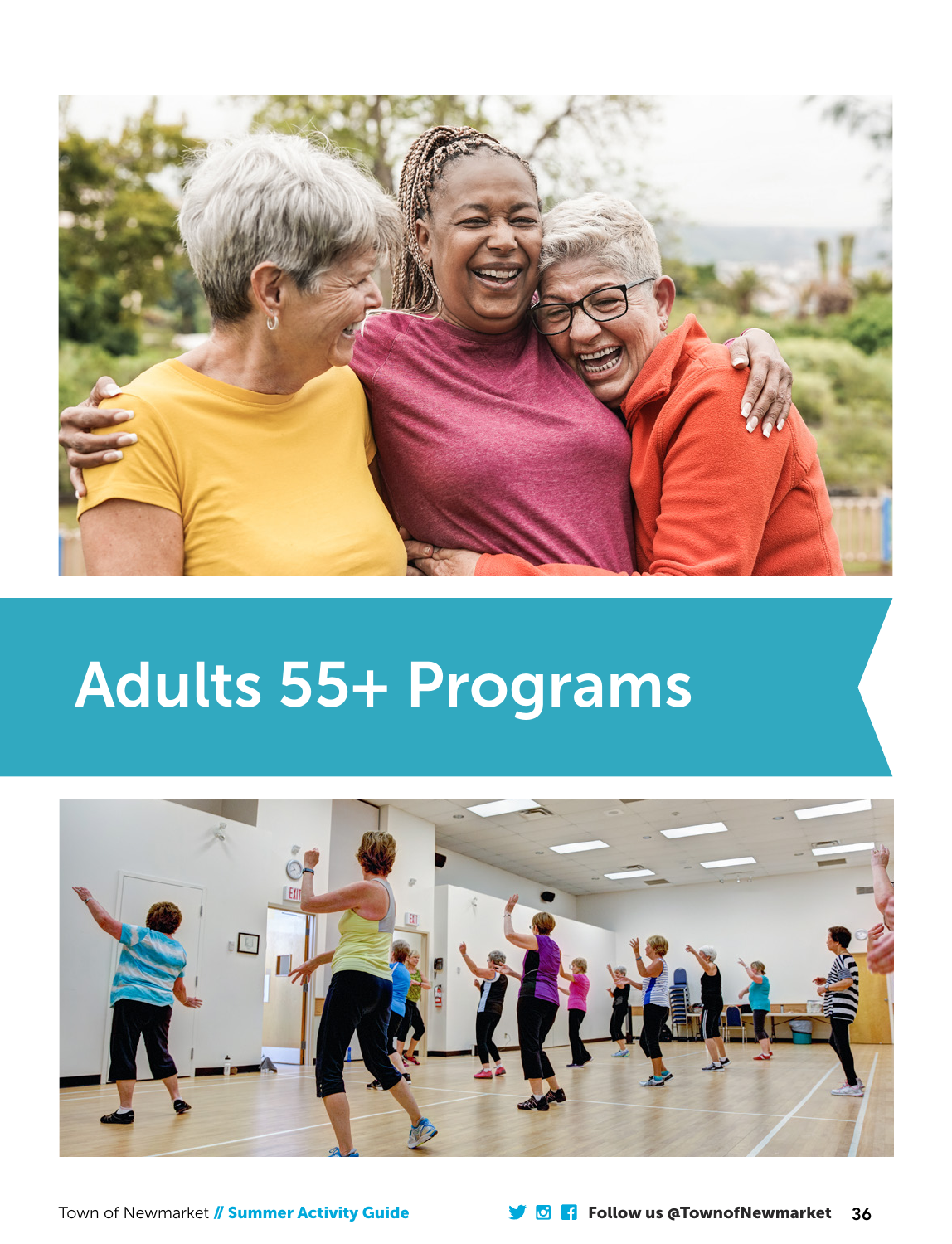# Newmarket Seniors' Meeting Place

474 Davis Drive. 905-953-5325

#### Imagine…

- Participating in a wide variety of programs and activities
- Taking a class, seminar and learning a new skill
- Getting together with friends
- Taking a bus trip to an exciting destination and meeting new friends
- Attending exciting special events
- A place where you can volunteer and give back to the community
- All these opportunities at a low cost

### The Newmarket Seniors' Meeting Place is the place to start! Join today!

The Newmarket Seniors' Meeting Place (NSMP) has over 1,400 members that are 55+ years, who actively participate daily in a wide variety of accessible recreational programs, drop-in activities, and social events to maintain a young mind, body and soul.

## Annual Membership Fees (including taxes):

#### Residents: \$39.55 | Non-Residents: \$62.15

Non-member guests will be permitted 3 visits to Advisory Board drop-in programs and areas, and then will be required to purchase a membership in order to continue to participate. Drop-in programs include Games Room, Wood Shop, Craft Room.

#### Membership Benefits:

- Lowest fees available for Registered Programs, Special Events, & Bus Trips
- Reduced hall rental fees
- Seasonal Newsletter
- Email Bulletins
- Access to over 25 weekly drop-in activities
- Ability to register at the same time as residents.

#### NSMP features include:

- Activity/Meeting Rooms
- Kitchen
- Lounge
- Health Room
- Arts & Crafts Room
- Woodshop
- Games Room (Billiards & Darts)
- Outdoor Patio (sheltered with barbecue)

## Please call the NSMP for more information at 905-953-5325

The NSMP will be closed from June 18 to August 21 for maintenance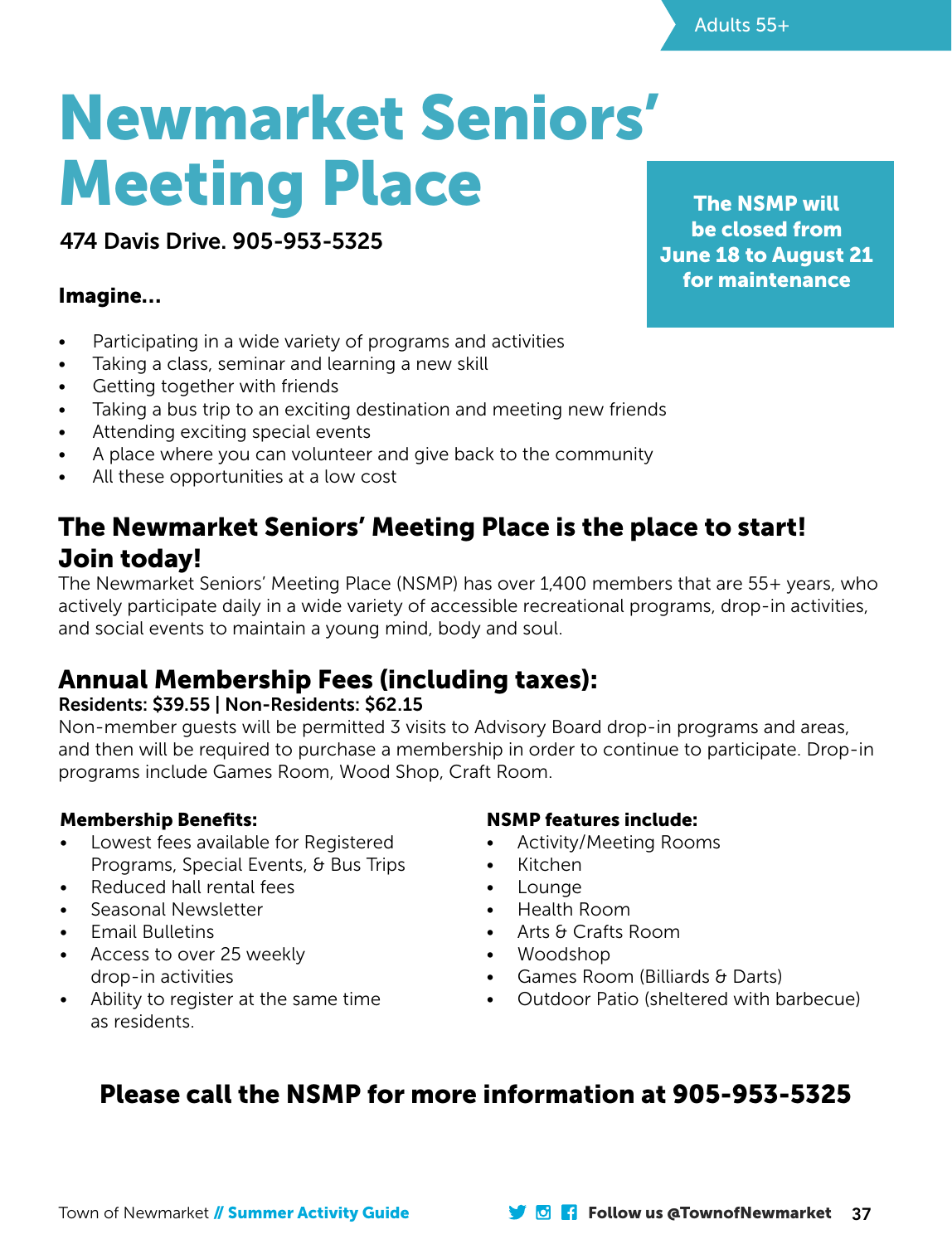## **\* Adults 55+ Registered Programs**

#### In Person Programs

| <b>Monday</b>             | <b>Tuesday</b>             | <b>Wednesday</b>          | <b>Thursday</b>              |
|---------------------------|----------------------------|---------------------------|------------------------------|
| Zumba Gold                | <b>Line Dancing (Prog)</b> | <b>Zumba Toning</b>       | Zumba Gold                   |
| 9 to 9:45 a.m.            | 12:15 to 1:45 p.m.         | 10 to $10:45$ a.m.        | 10 to $10:45$ a.m.           |
| July 4 to July 25         | June 28 to July 26         | June 29 to July 27        | June 30 to July 28           |
| $$16 + HST (4 wks)$       | $$37.50 + HST (5 wks)$     | $$20 + HST (5 wks)$       | $$20 + HST (5 wks)$          |
| OTH Auditorium            | OTH Auditorium             | OTH Auditorium            | OTH Auditorium               |
| Code: 143916              | Code: 143925               | Code: 143917              | Code: 143918                 |
| <b>Line Dancing (Int)</b> | <b>Line Dancing (Imp)</b>  | <b>Hatha Yoga</b>         | Fit $& 55+$                  |
| 10 to 11:30 a.m.          | 2 to 3:30 p.m.             | 11 a.m. to 12:30 p.m.     | 11 a.m. to 12 p.m.           |
| June 27 to July 25        | June 28 to July 26         | June 29 to July 27        | June 30 to July 28           |
| \$37.50 + HST (5 wks)     | $$37.50 + HST (5 wks)$     | $$37.50 + HST (5 wks)$    | $$25 + HST (5 wks)$          |
| <b>OTH Auditorium</b>     | OTH Auditorium             | OTH Auditorium            | OTH Auditorium               |
| Code: 143923              | Code: 143921               | Code: 144211              | Code: 143930                 |
| <b>Line Dancing (Beg)</b> | <b>Line Dancing (Beg)</b>  | <b>Line Dancing (Pro)</b> | <b>Seated Yoga</b>           |
| 1 to 2:30 p.m.            | 7 to 8:30 p.m.             | 7 to 8:30 p.m.            | 11 a.m. to 12 p.m.           |
| June 27 to July 25        | July 5 to August 23        | July 6 to August 3        | June 30 to July 28           |
| $$37.50 + HST (5 wks)$    | $$60 + HST (8 wks)$        | $$37.50 + HST (5 wks)$    | $$25 + HST (5 wks)$          |
| OTH Auditorium            | <b>NCCLH</b>               | <b>NCCLH</b>              | OTH Lounge                   |
| Code: 143891              | Code: 143892               | Code: 143926              | Code: 143927                 |
|                           | <b>Line Dancing (Imp)</b>  | <b>Line Dancing (Int)</b> | <b>Painting with Pastels</b> |
|                           | 7 to 8:30 p.m.             | 7 to 8:30 p.m.            | 12:30 to 3:30 p.m.           |
|                           | July 5 to August           | July 6 to August 24       | June 30 to July 28           |
|                           | $$37.50 + HST (5 wks)$     | $$60 + HST (8 wks)$       | $$63.75 + HST (5 wks)$       |
|                           | <b>NCCLH</b>               | <b>NCCLH</b>              | <b>OTH Studio Gallery</b>    |
|                           | Code: 143922               | Code: 143924              | Code: 143932                 |

Old Town Hall (OTH) is located at 460 Botsford Street

Newmarket Community Centre & Lions Hall (NCCLH) is located at 200 Doug Duncan Drive

#### Online (Zoom) Programs

| <b>Monday</b>                                                                                  | <b>Tuesday</b>                                                                                                 | <b>Wednesday</b> | <b>Thursday</b>                                                                                                 |
|------------------------------------------------------------------------------------------------|----------------------------------------------------------------------------------------------------------------|------------------|-----------------------------------------------------------------------------------------------------------------|
| <b>Hatha Yoga</b><br>1 to 2:30 p.m.<br>July 4 to Aug 29<br>$$60 + HST (8 wks)$<br>Code: 144006 | Qi Gong<br>2 to $3$ p.m.<br>July 5 to Aug 30<br>Free (9 wks)<br>Code: 144005                                   |                  | Hatha Yoga<br>10 to 11:30 a.m.<br>July 7 to Sept 1<br>$$67.50 + HST (9 wks)$<br>Code: 144007                    |
|                                                                                                | <b>Fun Fitness For All</b><br>1 to 2 p.m.<br>July 5 to Aug 30<br>$$45 + HST (9 wks)$<br>Code: 144017           |                  | <b>Strong &amp; Stable</b><br>$1$ to $2$ p.m.<br>July 7 to Sept 1<br>$$45 + HST (9 wks)$<br>Code: 144018        |
|                                                                                                | <b>Osteoporosis Exercise</b><br>2:15 to 3:15. p.m.<br>July 12 to Aug 30<br>$$40 + HST (8 wks)$<br>Code: 144008 |                  | <b>Osteoporosis Exercise</b><br>2:15 to 3:15. p.m.<br>July 14 to Sept. 1<br>$$40 + HST (8 wks)$<br>Code: 144009 |

Member fees above Non-Member Residents add \$10. Non-Member Non-Residents add \$30 HST Extre. A \$5 RAS fee will be added to each in person registration. The Deadline to register (to meet minimum registration levels) is Wednesday June 28, 2022. Registration is available at the NSMP, online, or by calling Customer Service at 905-953-5300. newmarket.ca/adults55+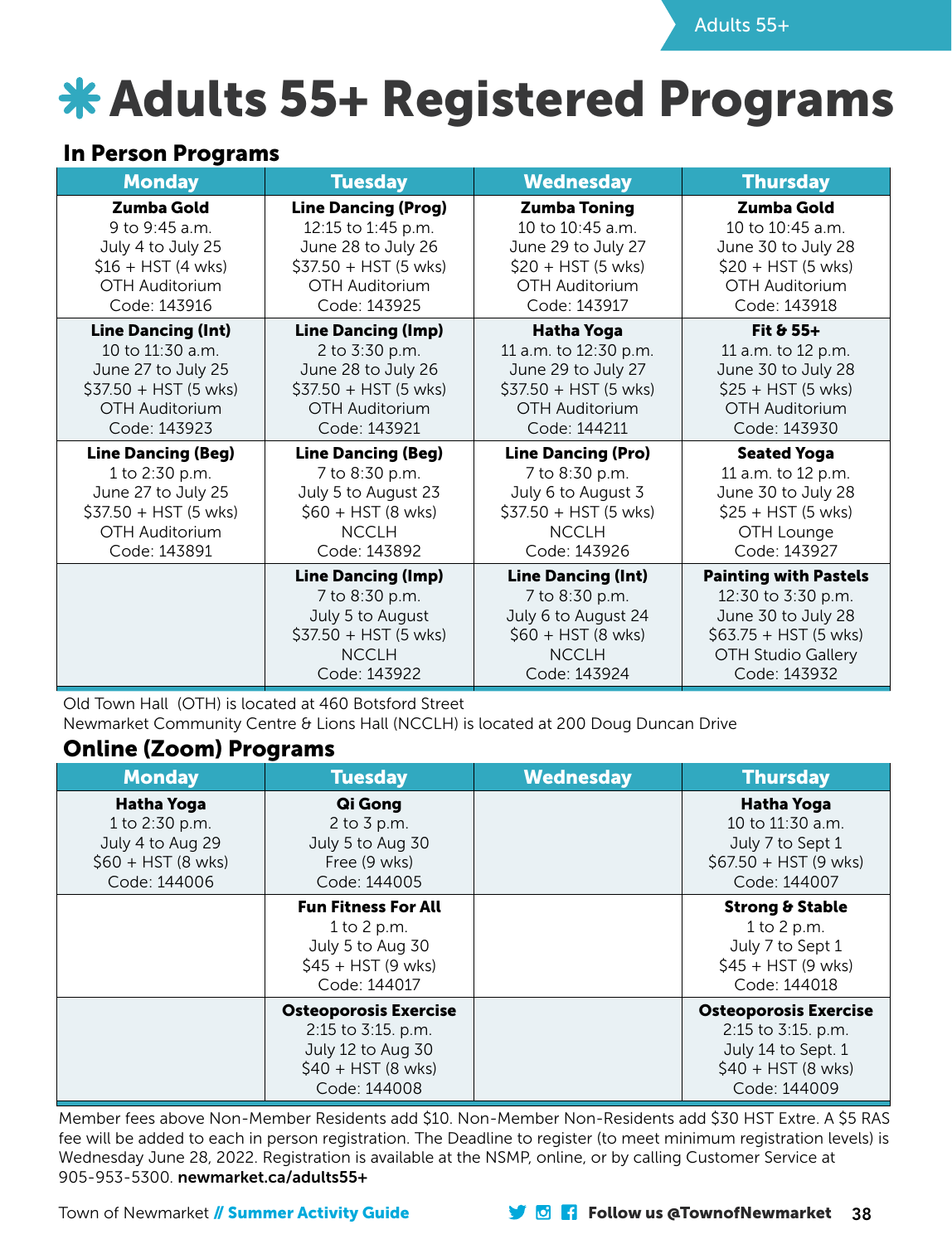## Adults 55+ Programs

## Arts & Culture

#### Painting with Soft Pastels: In Person

Students will work with soft pastel pencils mainly, but pastel sticks may be substituted if you wish. Sanded pastel paper will also be introduced. Students will create two paintings during the course and have subject choice from provided reference options.

Age: 55+ Years Location: Old Town Hall Session(s): Summer

### Fitness & Wellness

#### Fit & 55+: In Person

Enjoy an hour of exercise that includes aerobic activities designed to tone and stretch your muscles, increase your energy and promote a healthy lifestyle. Movements are done standing with a minimum of 20 min of cardio (low or high intensity easy to follow steps). There is a strength training component using weights followed by balance exercises, cool down and stretch. Bring a towel.

Age: 55+ Years Location: Old Town Hall Session(s): Summer

#### Fun Fitness for All: Online

This class is for anyone wanting to improve their fitness. Start where you are and work to improve strength, endurance, and flexibility. Standing and seated exercises are employed as well as short cardio activities that can be done at your own pace. This class will finish with a stretching routine that will leave you relaxed and invigorated.

Age: 55+ Years Location: Online Classroom Session(s): Summer

#### Line Dancing (Beginner): In Person

A great starting point for those who wish to learn line dancing. Social dance steps will be taught to popular music in a relaxed atmosphere with an emphasis on fun filled exercise. This class is great for men and women of all age groups.

Age: 55+ Years Location: Old Town Hall or Newmarket Community Centre & Lions Hall Session(s): Summer

#### Line Dancing (Improver): In Person

This program is designed for Line Dancers with previous experience or those who have graduated from the Beginner level, and who would like an additional challenge before they continue to a Progressive class.

Age: 55+ Years Location: Old Town Hall or Newmarket Community Centre & Lions Hall Session(s): Summer

> To register visit play.newmarket.ca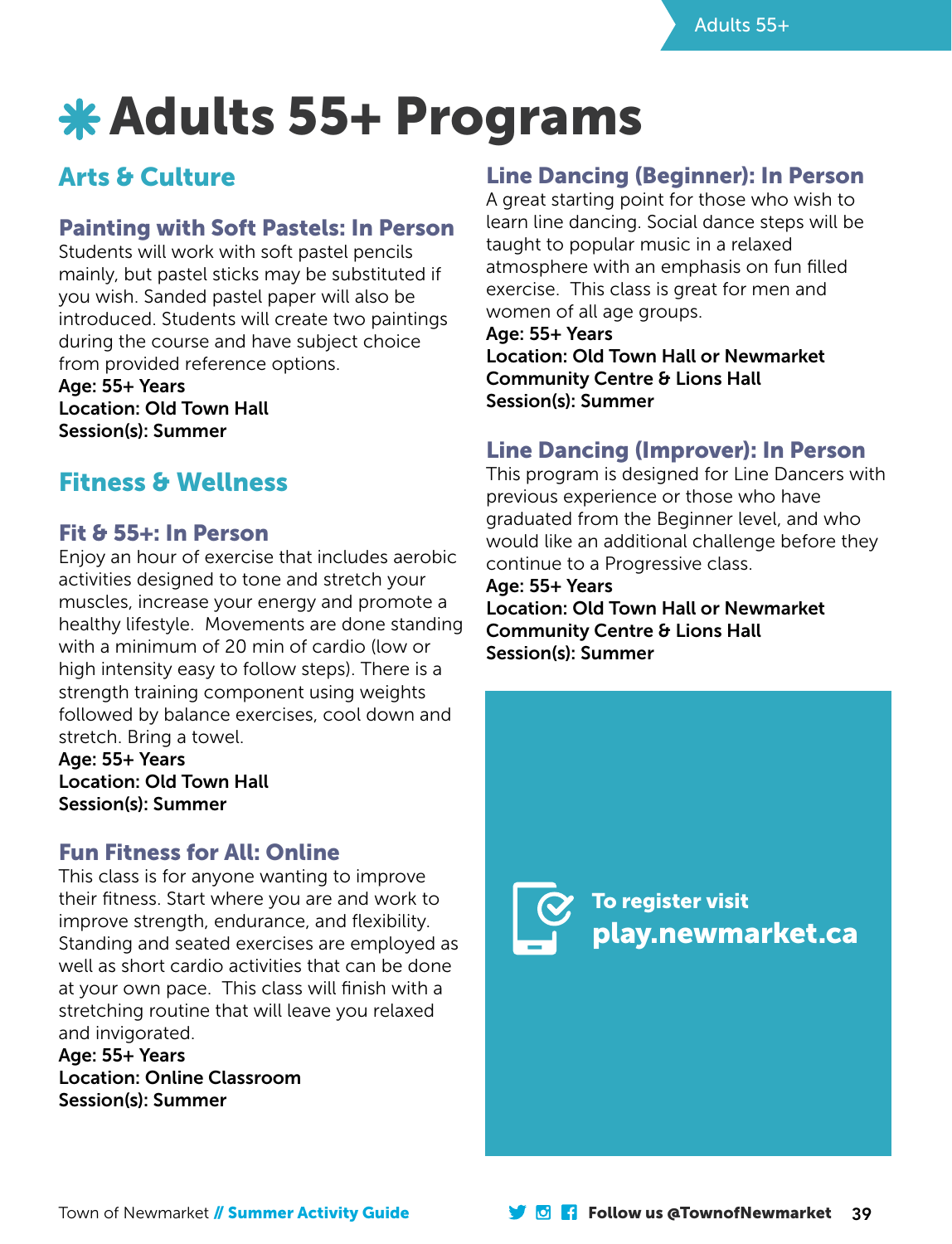



#### Line Dancing (Progressive): In Person

Step up to our third level of line dance fun! This welcoming class is for those who know the basic line dance steps and want a challenge. Sign up early as this class is very popular. Age: 55+ Years Location: Old Town Hall or Newmarket

Community Centre & Lions Hall Session(s): Summer

#### Line Dancing (Intermediate): In Person

Students at this level are competent dancers who have completed the Progressive level. This class offers higher level intermediate dances with more twists and turns. It is a popular class with men and women 55+

Age: 55+ Years Location: Old Town Hall or Newmarket Community Centre & Lions Hall Session(s): Summer

#### Osteoporosis Exercise: Online

We are pleased to provide this therapeutic exercise program for people with a diagnosis of osteoporosis or osteopenia. A physician's referral is recommended to indicate the participant is able to exercise. This hour-long fitness class focuses on stretching and posture, arm and leg strengthening, exercises as well as balance and co-ordination skills.

Age: 55+ Years Location: Online Classroom Session(s): Summer

#### Qi Gong - Online

CFQ Qigong is a gentle set of movements that reduce physical and mental stress and restores health and vitality to the body. CFQ Qigong is easily learned in a short period of time and is suitable for people who are unable to do vigorous physical exercise.

#### Age: 55+ Years Location: Online Classroom Session(s): Summer

#### Strong and Stable - Online

You may have heard that strengthening your core will improve balance, but did you know it has also been shown to increase coordination, agility, and endurance? This fun and effective class focuses on exercises for the core muscles of the torso (legs, abs, back, shoulders) combined with flexibility exercises for ease of movement and targeted balance activities to help you build a body that is strong, stable, and ready to meet the challenges of everyday life! Age: 55+ Years

#### Location: Online Classroom Session(s): Summer

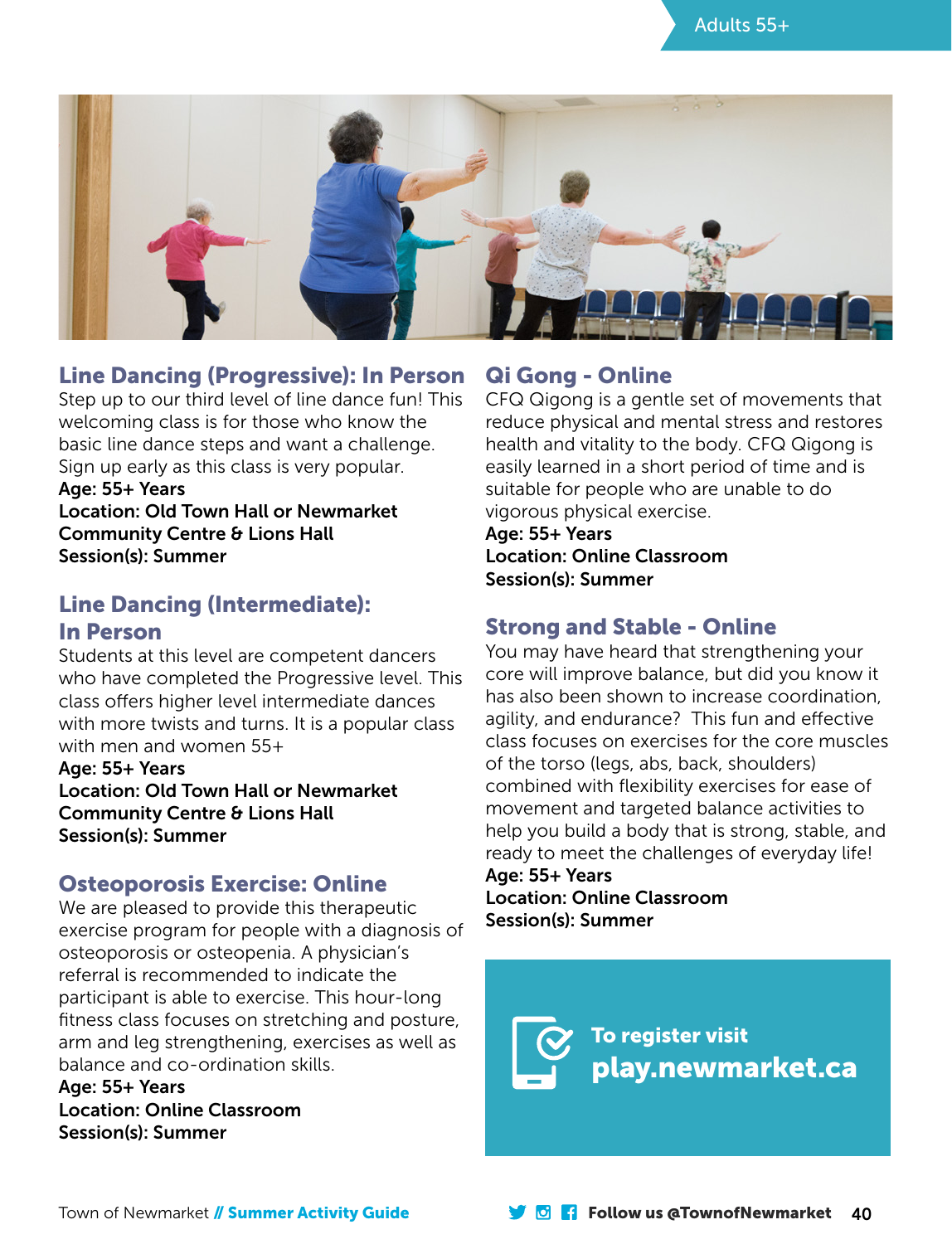

#### Yoga - Hatha Yoga: In Person & Online

Suitable for all levels, participants will work at their own personal limits to improve flexibility, muscle tone, balance, and circulation. Breathing and relaxation techniques are employed to show participants how to conserve energy and reduce stress. Yoga mat and comfortable clothing are required.

Age: 55+ Years Location: Online Classroom Session(s): Summer

#### Yoga - Seated: In Person

A gentle introduction to Yoga for anyone needing extra support. The class focuses on very simple, gentle stretching and strengthening of the body while the student is seated or standing by a chair for support. Breathing, relaxation and visualizations are integrated into every class.

Age: 55+ Years Location: Old Town Hall Session(s): Summer

#### Zumba, Zumba Gold & Zumba Toning: In Person

Zumba Gold is a fitness class that's all about FUN! It offers active older adults a chance to experience the rhythms of Merengue, Salsa, Cha Cha, Cumbia, Belly Dance, Flamenco, Tango, and Rock & Roll, while getting fit and having the time of their life! This program is designed so everyone can do it! ZUMBA TONING: Enjoy the same great workout with emphasis on toning your muscles. 1 pound weights will be used during the class. ZUMBA takes the 'work' out of workout, by mixing low and high intensity moves for an interval-style, calorie-burning dance fitness party. It covers all elements of fitness - cardio, muscle conditioning, balance and flexibility. Active clothing and running shoes are required. Age: 55+ Years

Location: Old Town Hall Session(s): Summer



To register visit play.newmarket.ca